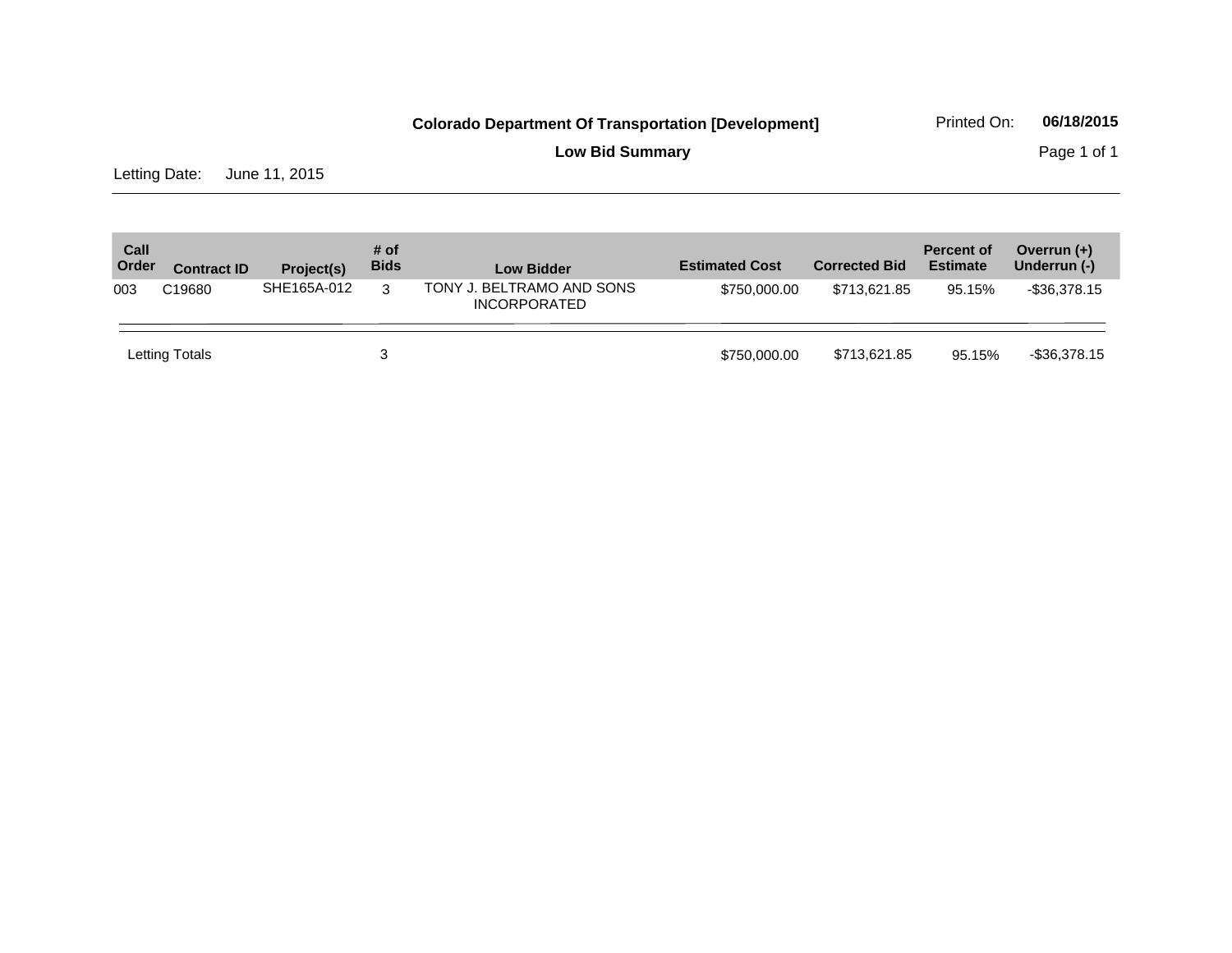|               |               |              | <b>Colorado Department Of Transportation [Development]</b> | Printed On:             | 06/18/2015  |
|---------------|---------------|--------------|------------------------------------------------------------|-------------------------|-------------|
|               |               |              | <b>Vendor Ranking</b>                                      |                         | Page 1 of 1 |
| Letting No:   | 20150611      | Contract ID: | C19680                                                     | Project(s): SHE165A-012 |             |
| Letting Date: | June 11, 2015 | Region:      | 2                                                          |                         |             |
| Letting Time: | 10:00 AM      |              | Contract Time: 50 WORKING DAYS                             | Counties: PUEBLO        |             |

| Rank | <b>Vendor ID</b> | <b>Vendor Name</b>                     | <b>Total Bid</b> | <b>Percent Of</b><br><b>Low Bid</b> | <b>Percent Of</b><br><b>Estimate</b> |
|------|------------------|----------------------------------------|------------------|-------------------------------------|--------------------------------------|
|      | 025A             | TONY J. BELTRAMO AND SONS INCORPORATED | \$713,621.85     | 100.00%                             | 95.15%                               |
| 0    | -EST-            | <b>Engineer's Estimate</b>             | \$750,000.00     | 105.10%                             | 100.00%                              |
| 2    | 757A             | <b>MARTIN MARIETTA MATERIALS</b>       | \$848,184.15     | 118.86%                             | 113.09%                              |
| 3    | 695A             | KIEWIT INFRASTRUCTURE CO.              | \$853,821.60     | 119.65%                             | 113.84%                              |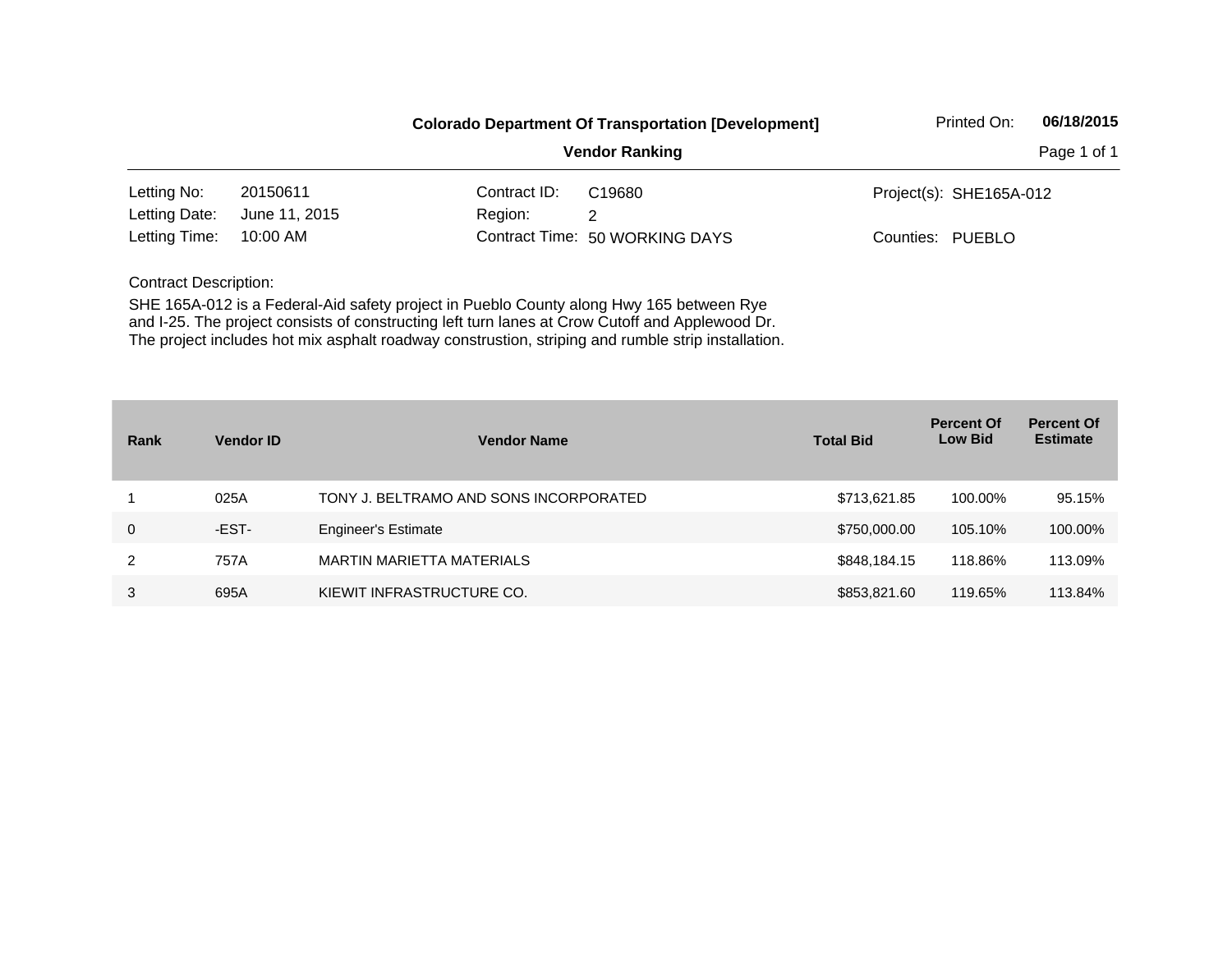| <b>Tabulation of Bids</b>                     |      |                                            |                                                       |                         |             |                                           |                  |                                                         |                    |                                                        | Page 1 of 8         |
|-----------------------------------------------|------|--------------------------------------------|-------------------------------------------------------|-------------------------|-------------|-------------------------------------------|------------------|---------------------------------------------------------|--------------------|--------------------------------------------------------|---------------------|
| Letting No:<br>Letting Date:<br>Letting Time: |      | 20150611<br>June 11, 2015<br>10:00 AM      |                                                       | Contract ID:<br>Region: | C19680<br>2 |                                           | Counties: PUEBLO |                                                         |                    |                                                        |                     |
|                                               |      |                                            |                                                       |                         |             | $(0)$ -EST-<br><b>Engineer's Estimate</b> |                  | $(1)$ 025A<br><b>TONY J. BELTRAMO</b><br>AND SONS, INC. |                    | (2) 757A<br><b>MARTIN MARIETTA</b><br><b>MATERIALS</b> |                     |
| <b>Item Code</b>                              |      | <b>Description</b>                         |                                                       | Quantity                |             | <b>Unit Price</b>                         | <b>Amount</b>    | <b>Unit Price</b>                                       | <b>Amount</b>      | <b>Unit Price</b>                                      | Amount              |
| <b>SECTION:</b>                               | 0001 | <b>BID ITEMS</b>                           |                                                       |                         |             |                                           |                  |                                                         | LCC:               |                                                        |                     |
| 201-00000                                     |      | Clearing and Grubbing                      |                                                       | 1.000                   | L SI        | 7,200.00000                               | 7.200.00         | 11,800.00000                                            | 11.800.00          | 10,000.00000                                           | 10,000.00           |
|                                               |      | 202-00220 Removal of Asphalt Mat           |                                                       | 540.000                 | <b>SY</b>   | 13.00000                                  | 7,020.00         | 10.00000                                                | 5,400.00           | 31.00000                                               | 16,740.00           |
|                                               |      | 202-00240 Removal of Asphalt Mat (Planing) |                                                       | 10,455.000              | <b>SY</b>   | 2.80000                                   | 29,274.00        |                                                         | 4.20000 43,911.00  |                                                        | 2.30000 24,046.50   |
|                                               |      |                                            | 203-00010 Unclassified Excavation (Complete In Place) | 1,871.000               | CY          | 20.00000                                  | 37,420.00        |                                                         | 28.35000 53,042.85 |                                                        | 57.00000 106,647.00 |
| 203-01500 Blading                             |      |                                            |                                                       | 10.000 HOUR             |             | 125.00000                                 | 1,250.00         | 45.00000                                                | 450.00             | 150.00000                                              | 1,500.00            |
| 203-01510 Backhoe                             |      |                                            |                                                       | 10.000 HOUR             |             | 130.00000                                 | 1,300.00         | 45.00000                                                | 450.00             | 140.00000                                              | 1,400.00            |
| 203-01597 Potholing                           |      |                                            |                                                       |                         | 6.000 HOUR  | 200.00000                                 | 1,200.00         | 150.00000                                               | 900.00             | 210.00000                                              | 1,260.00            |
| 207-00205 Topsoil                             |      |                                            |                                                       | 770.000                 | <b>CY</b>   | 20.00000                                  | 15,400.00        | 11.00000                                                | 8,470.00           | 24.00000                                               | 18,480.00           |
|                                               |      | 208-00002 Erosion Log (12 Inch)            |                                                       | 120.000                 | LF          | 7.00000                                   | 840.00           | 5.00000                                                 | 600.00             | 6.00000                                                | 720.00              |
| 208-00020 Silt Fence                          |      |                                            |                                                       | 3,876.000               | LF          | 2.00000                                   | 7,752.00         | 2.00000                                                 | 7,752.00           | 2.00000                                                | 7,752.00            |
|                                               |      | 208-00070 Vehicle Tracking Pad             |                                                       |                         | 2.000 EACH  | 1,530.00000                               | 3,060.00         | 1,500.00000                                             | 3,000.00           | 1,800.00000                                            | 3,600.00            |
|                                               |      | 210-00810 Reset Ground Sign                |                                                       |                         | 2.000 EACH  | 400.00000                                 | 800.00           | 450.00000                                               | 900.00             | 500.00000                                              | 1,000.00            |
| 210-01000 Reset Fence                         |      |                                            |                                                       | 1,044.000               | LF          | 2.50000                                   | 2,610.00         | 2.00000                                                 | 2,088.00           | 6.25000                                                | 6,525.00            |
| 212-00006 Seeding (Native)                    |      |                                            |                                                       |                         | 1.430 ACRE  | 1,200.00000                               | 1.716.00         | 3,000.00000                                             | 4,290.00           | 1,500.00000                                            | 2,145.00            |
|                                               |      |                                            |                                                       |                         |             |                                           |                  |                                                         |                    |                                                        |                     |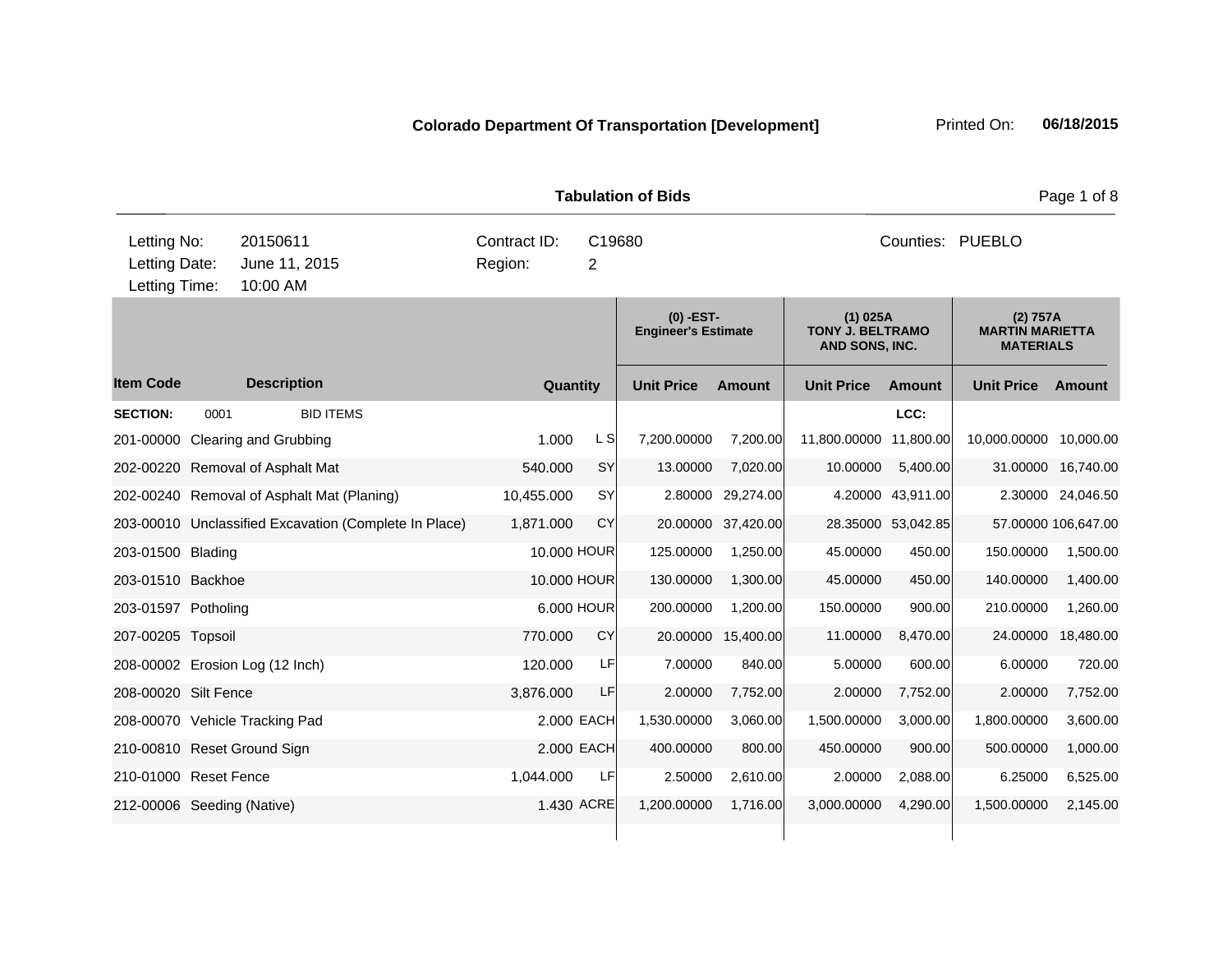|                                               |         |                                           |                         |                          | <b>Tabulation of Bids</b>                 | Page 2 of 8          |                                                         |                    |                                                        |                    |
|-----------------------------------------------|---------|-------------------------------------------|-------------------------|--------------------------|-------------------------------------------|----------------------|---------------------------------------------------------|--------------------|--------------------------------------------------------|--------------------|
| Letting No:<br>Letting Date:<br>Letting Time: |         | 20150611<br>June 11, 2015<br>10:00 AM     | Contract ID:<br>Region: | C19680<br>$\overline{2}$ |                                           |                      |                                                         | Counties: PUEBLO   |                                                        |                    |
|                                               |         |                                           |                         |                          | $(0)$ -EST-<br><b>Engineer's Estimate</b> |                      | $(1)$ 025A<br><b>TONY J. BELTRAMO</b><br>AND SONS, INC. |                    | (2) 757A<br><b>MARTIN MARIETTA</b><br><b>MATERIALS</b> |                    |
| <b>Item Code</b>                              |         | <b>Description</b>                        | Quantity                |                          | <b>Unit Price</b>                         | <b>Amount</b>        | <b>Unit Price</b>                                       | <b>Amount</b>      | <b>Unit Price</b>                                      | Amount             |
| <b>SECTION:</b>                               | 0001    | <b>BID ITEMS</b>                          |                         |                          |                                           |                      |                                                         | LCC:               |                                                        |                    |
| 216-00041                                     |         | Soil Retention Blanket (Straw/Coconut)    | 6,916.000               | <b>SY</b>                | 3.00000                                   | 20,748.00            |                                                         | 2.50000 17,290.00  | 3.40000                                                | 23,514.40          |
| 240-00010 Removal of Nests                    |         |                                           |                         | 20.000 HOUR              | 62.00000                                  | 1,240.00             | 50.00000                                                | 1,000.00           | 250.00000                                              | 5,000.00           |
|                                               |         | 304-06000 Aggregate Base Course (Class 6) | 965.000                 | <b>TON</b>               |                                           | 27.00000 26,055.00   |                                                         | 35.00000 33,775.00 |                                                        | 57.00000 55,005.00 |
| 403-34721                                     | $58-28$ | Hot Mix Asphalt (Grading SX) (75) (PG     | 2,333.000               | <b>TON</b>               |                                           | 100.00000 233,300.00 | 122.00000 284,626.00                                    |                    | 115.00000 268,295.00                                   |                    |
|                                               |         | 603-10420 42 Inch Corrugated Steel Pipe   | 15.000                  | LF                       | 150.00000                                 | 2,250.00             | 205.00000                                               | 3,075.00           | 155.00000                                              | 2,325.00           |
|                                               |         | 603-30042 42 Inch Steel End Section       |                         | 1.000 EACH               | 1,200.00000                               | 1,200.00             | 1,700.00000                                             | 1,700.00           | 1,200.00000                                            | 1,200.00           |
|                                               |         | 612-00001 Delineator (Type I)             |                         | 18.000 EACH              | 22,50000                                  | 405.00               | 25.00000                                                | 450.00             | 38.00000                                               | 684.00             |
|                                               |         | 612-00003 Delineator (Type III)           |                         | 1.000 EACH               | 25.00000                                  | 25.00                | 25.00000                                                | 25.00              | 44.00000                                               | 44.00              |
| 614-00011                                     |         | Sign Panel (Class I)                      | 12.500                  | <b>SF</b>                | 40.00000                                  | 500.00               | 40.00000                                                | 500.00             | 44.00000                                               | 550.00             |
| 614-80385 Rumble Strip                        |         |                                           | 41,820.000              | LF                       | 0.40000                                   | 16,728.00            |                                                         | 0.35000 14,637.00  | 0.10000                                                | 4,182.00           |
|                                               |         | 620-00002 Field Office (Class 2)          |                         | 1.000 EACH               | 12,000.00000 12,000.00                    |                      | 7,000.00000                                             | 7,000.00           | 14,000.00000                                           | 14,000.00          |
|                                               |         | 620-00012 Field Laboratory (Class 2)      |                         | 1.000 EACH               | 12,500.00000 12,500.00                    |                      | 10,000.00000 10,000.00                                  |                    | 21,000.00000                                           | 21,000.00          |
| 620-00020 Sanitary Facility                   |         |                                           |                         | 1.000 EACH               | 1,500.00000                               | 1,500.00             | 2,500.00000                                             | 2,500.00           | 4,000.00000                                            | 4,000.00           |
|                                               |         | 625-00000 Construction Surveying          | 1.000                   | L S                      | 35,000.00000                              | 35,000.00            | 21,400.00000 21,400.00                                  |                    | 19,000.00000                                           | 19,000.00          |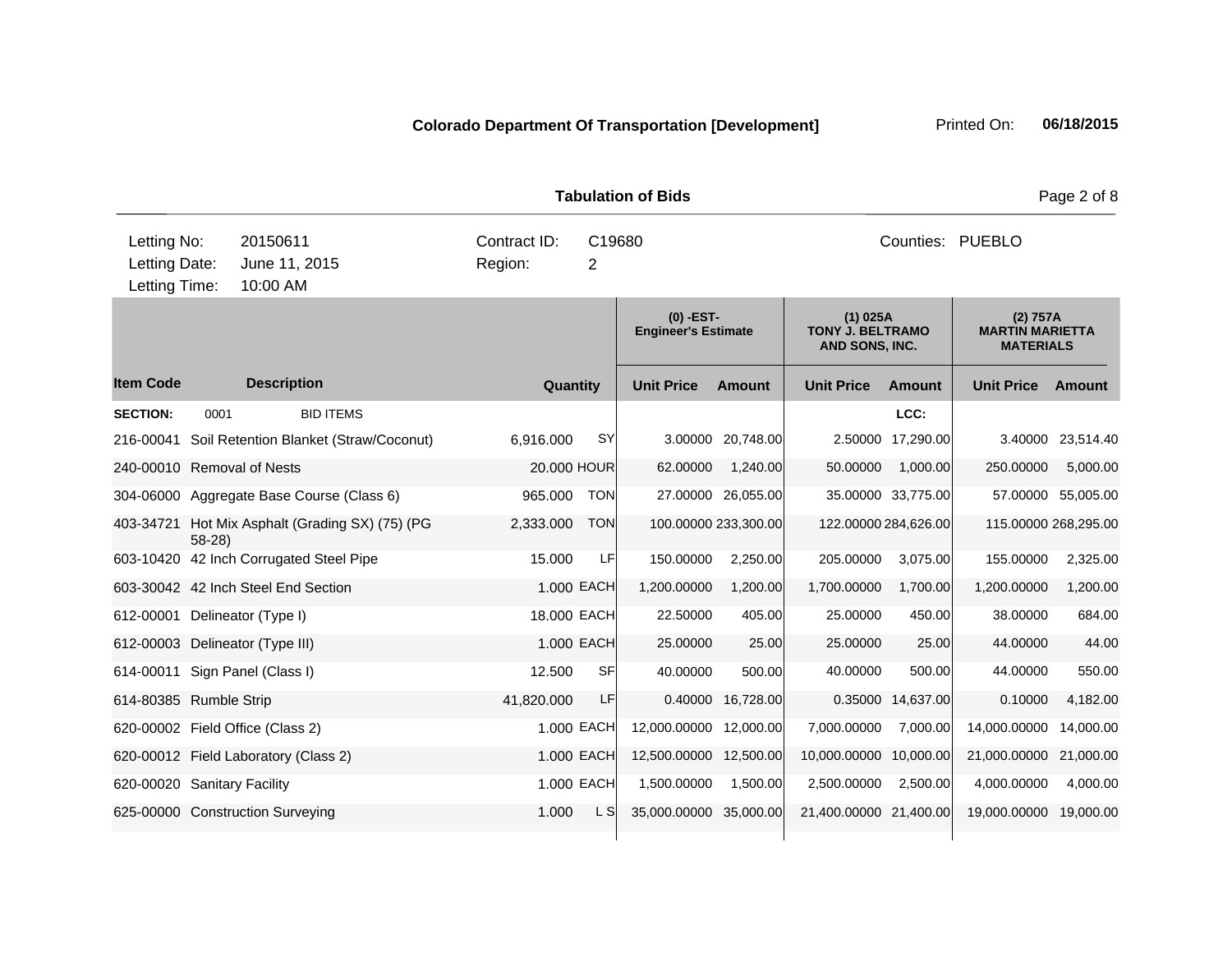|                                               |               |                                       |                                                    |                         |             |              | <b>Tabulation of Bids</b>                 |                    |                                                         |                     |                                                        | Page 3 of 8 |
|-----------------------------------------------|---------------|---------------------------------------|----------------------------------------------------|-------------------------|-------------|--------------|-------------------------------------------|--------------------|---------------------------------------------------------|---------------------|--------------------------------------------------------|-------------|
| Letting No:<br>Letting Date:<br>Letting Time: |               | 20150611<br>June 11, 2015<br>10:00 AM |                                                    | Contract ID:<br>Region: | C19680<br>2 |              | Counties: PUEBLO                          |                    |                                                         |                     |                                                        |             |
|                                               |               |                                       |                                                    |                         |             |              | $(0)$ -EST-<br><b>Engineer's Estimate</b> |                    | $(1)$ 025A<br><b>TONY J. BELTRAMO</b><br>AND SONS, INC. |                     | (2) 757A<br><b>MARTIN MARIETTA</b><br><b>MATERIALS</b> |             |
| <b>Item Code</b>                              |               | <b>Description</b>                    |                                                    |                         |             | Quantity     | <b>Unit Price</b>                         | Amount             | <b>Unit Price</b>                                       | <b>Amount</b>       | <b>Unit Price</b>                                      | Amount      |
| <b>SECTION:</b>                               | 0001          |                                       | <b>BID ITEMS</b>                                   |                         |             |              |                                           |                    |                                                         | LCC:                |                                                        |             |
| 626-00000 Mobilization                        |               |                                       |                                                    | 1.000                   |             | L S          | 152,244.00000 152,244.00                  |                    | 77,030.00000                                            | 77,030.00           | 78,000.00000                                           | 78,000.00   |
| 627-00005 Epoxy Pavement Marking              |               |                                       |                                                    | 618.000                 |             | GAL          |                                           | 87.00000 53,766.00 |                                                         | 66.00000 40,788.00  | 82.50000                                               | 50,985.00   |
|                                               |               |                                       | 627-00011 Pavement Marking Paint (Waterborne)      | 96.000                  |             | GAL          | 51.00000                                  | 4,896.00           | 36.00000                                                | 3,456.00            | 45.00000                                               | 4,320.00    |
|                                               |               | Marking (Word-Symbol)                 | 627-30405 Preformed Thermoplastic Pavement         | 62.000                  |             | <b>SF</b>    | 22.00000                                  | 1,364.00           | 18.00000                                                | 1,116.00            | 22.50000                                               | 1,395.00    |
| 630-00000                                     | Flagging      |                                       |                                                    |                         |             | 500.000 HOUR | 23.90000                                  | 11,950.00          |                                                         | 21.00000 10,500.00  | 29.00000                                               | 14,500.00   |
| 630-00007 Traffic Control Inspection          |               |                                       |                                                    | 20.000                  |             | <b>DAY</b>   | 180.00000                                 | 3,600.00           | 200.00000                                               | 4,000.00            | 185.00000                                              | 3,700.00    |
| 630-00012 Traffic Control Management          |               |                                       |                                                    | 50.000                  |             | <b>DAY</b>   | 600.00000                                 | 30,000.00          |                                                         | 515.00000 25,750.00 | 1,000.00000                                            | 50,000.00   |
|                                               |               |                                       | 630-80341 Construction Traffic Sign (Panel Size A) |                         |             | 22.000 EACH  | 62.00000                                  | 1,364.00           | 30.00000                                                | 660.00              | 81.00000                                               | 1,782.00    |
|                                               |               |                                       | 630-80342 Construction Traffic Sign (Panel Size B) |                         |             | 11.000 EACH  | 73.00000                                  | 803.00             | 40.00000                                                | 440.00              | 106.00000                                              | 1,166.00    |
|                                               |               |                                       | 630-80359 Portable Message Sign Panel              | 30.000                  |             | <b>DAY</b>   | 80.00000                                  | 2,400.00           | 100.00000                                               | 3,000.00            | 400.00000                                              | 12,000.00   |
| 630-80360 Drum Channelizing Device            |               |                                       |                                                    |                         |             | 55.000 EACH  | 60.00000                                  | 3,300.00           | 10.00000                                                | 550.00              | 18.75000                                               | 1,031.25    |
|                                               | (Flashing)    |                                       | 630-80363 Drum Channelizing Device (With Light)    |                         |             | 5,000 EACH   | 60.00000                                  | 300.00             | 30.00000                                                | 150.00              | 25.00000                                               | 125.00      |
|                                               | (Steady Burn) |                                       | 630-80364 Drum Channelizing Device (With Light)    |                         |             | 5.000 EACH   | 60.00000                                  | 300.00             | 30.00000                                                | 150.00              | 33.00000                                               | 165.00      |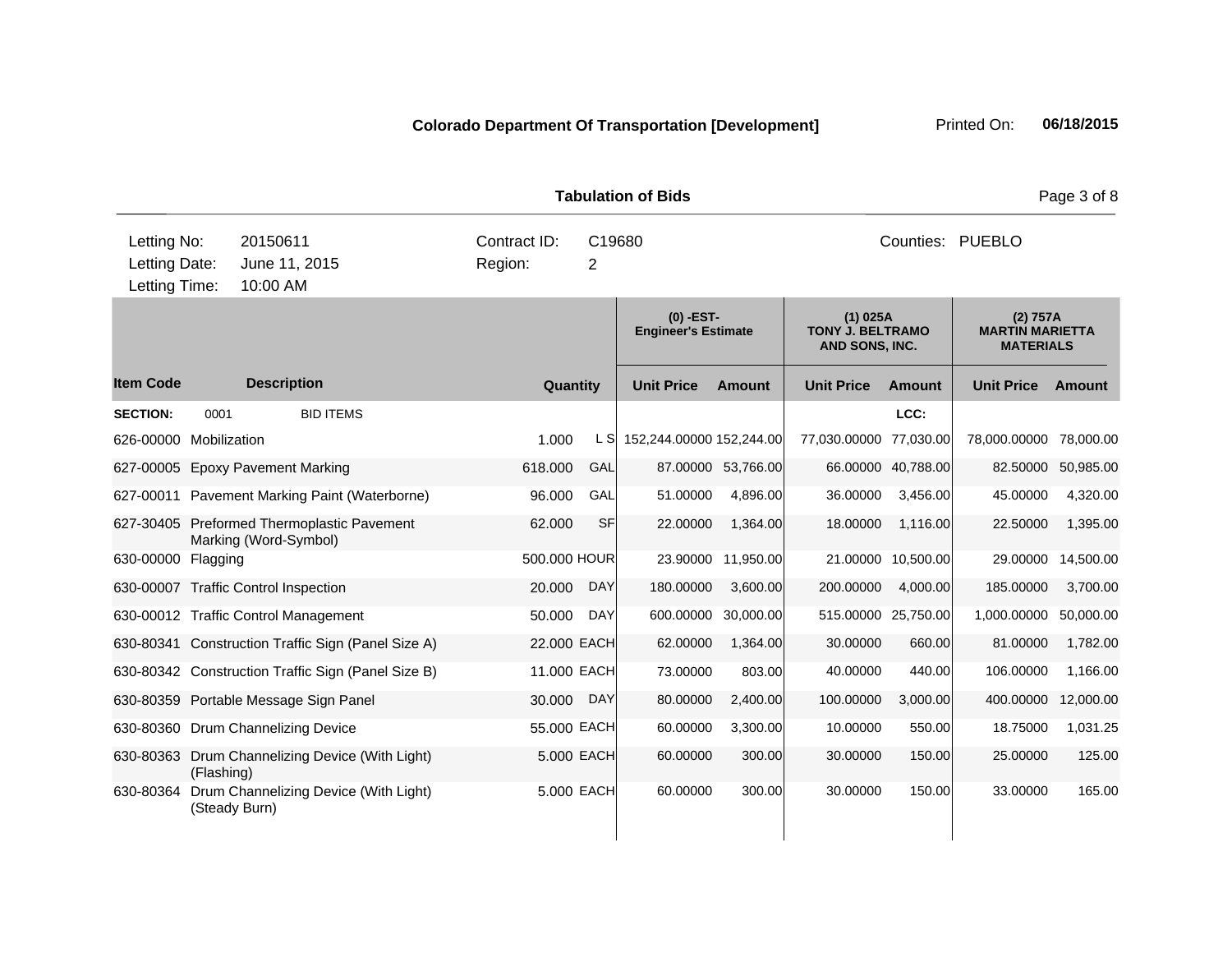|                                               |                                        |                              | <b>Tabulation of Bids</b>                 |               |                                                         | Page 4 of 8   |                                                        |               |
|-----------------------------------------------|----------------------------------------|------------------------------|-------------------------------------------|---------------|---------------------------------------------------------|---------------|--------------------------------------------------------|---------------|
| Letting No:<br>Letting Date:<br>Letting Time: | 20150611<br>June 11, 2015<br>10:00 AM  | Contract ID:<br>2<br>Region: | Counties:<br>C <sub>19680</sub>           |               |                                                         |               |                                                        |               |
|                                               |                                        |                              | $(0)$ -EST-<br><b>Engineer's Estimate</b> |               | $(1)$ 025A<br><b>TONY J. BELTRAMO</b><br>AND SONS, INC. |               | (2) 757A<br><b>MARTIN MARIETTA</b><br><b>MATERIALS</b> |               |
| <b>Item Code</b>                              | <b>Description</b>                     | Quantity                     | <b>Unit Price</b>                         | <b>Amount</b> | <b>Unit Price</b>                                       | <b>Amount</b> | <b>Unit Price</b>                                      | <b>Amount</b> |
| 0001<br><b>SECTION:</b>                       | <b>BID ITEMS</b>                       |                              |                                           |               |                                                         | LCC:          |                                                        |               |
| 630-80380 Traffic Cone                        |                                        | 200.000 EACH                 | 6.20000                                   | 1,240.00      | 5.00000                                                 | 1,000.00      | 22.00000                                               | 4,400.00      |
|                                               | 630-80510 Mobile Pavement Marking Zone | L SI<br>1.000                | 2,180.00000                               | 2,180.00      | 4,000.00000                                             | 4,000.00      | 4,000.00000                                            | 4,000.00      |
| <b>Section Totals:</b>                        |                                        |                              |                                           | \$750,000.00  |                                                         | \$713,621.85  |                                                        | \$848,184.15  |
| <b>Contract Grand Totals</b>                  |                                        |                              |                                           | \$750,000.00  |                                                         | \$713,621.85  |                                                        | \$848,184.15  |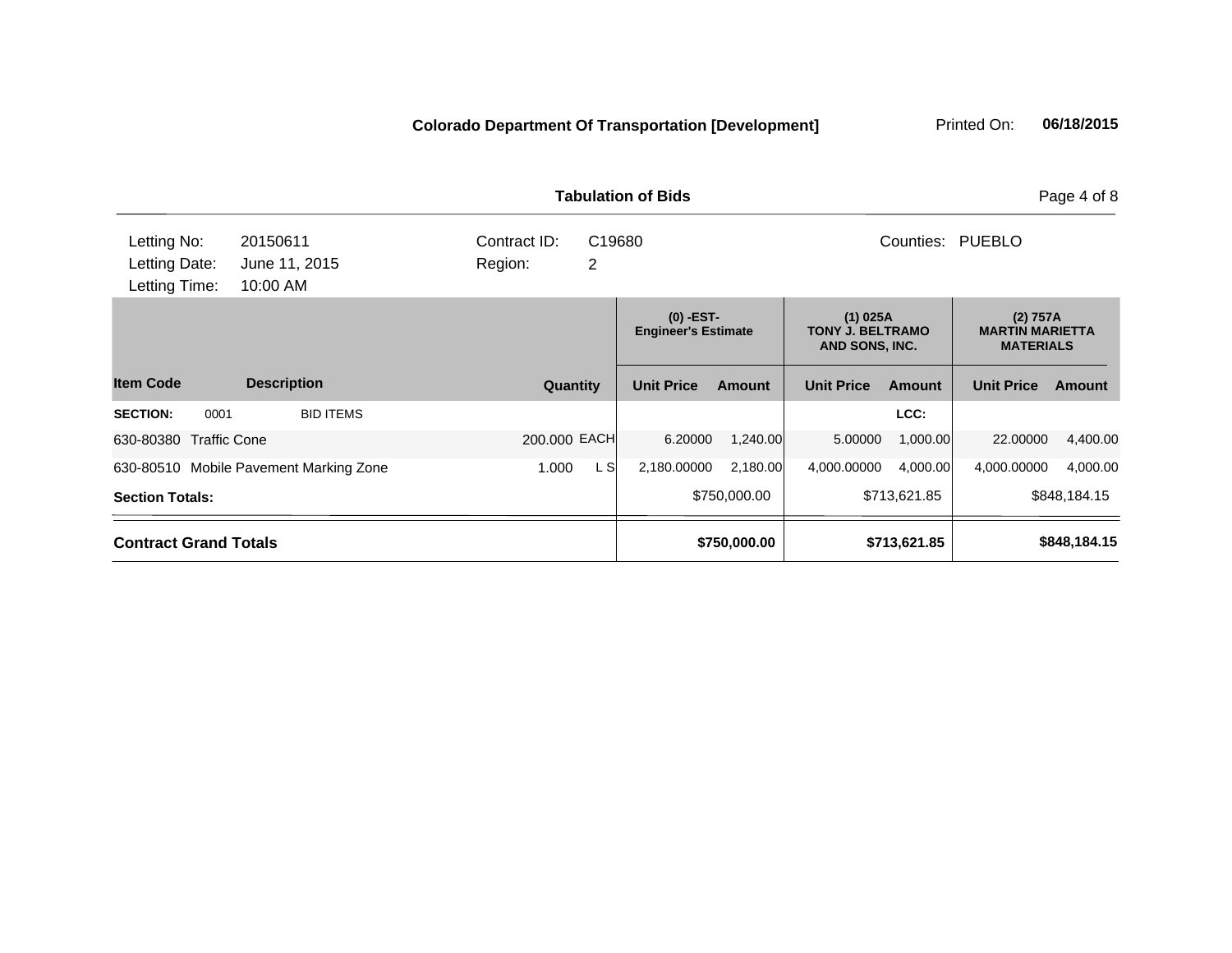|                                               |      |                                                       |  |                         |             |                                                        |                    | <b>Tabulation of Bids</b><br>Page 5 of 8 |        |                   |        |  |
|-----------------------------------------------|------|-------------------------------------------------------|--|-------------------------|-------------|--------------------------------------------------------|--------------------|------------------------------------------|--------|-------------------|--------|--|
| Letting No:<br>Letting Date:<br>Letting Time: |      | 20150611<br>June 11, 2015<br>10:00 AM                 |  | Contract ID:<br>Region: | C19680<br>2 |                                                        |                    |                                          |        | Counties: PUEBLO  |        |  |
|                                               |      |                                                       |  |                         |             | (3) 695A<br><b>KIEWIT</b><br><b>INFRASTRUCTURE CO.</b> |                    |                                          |        |                   |        |  |
| <b>Item Code</b>                              |      | <b>Description</b>                                    |  | Quantity                |             | <b>Unit Price</b>                                      | Amount             | <b>Unit Price</b>                        | Amount | <b>Unit Price</b> | Amount |  |
| <b>SECTION:</b>                               | 0001 | <b>BID ITEMS</b>                                      |  |                         |             |                                                        |                    |                                          | LCC:   |                   |        |  |
|                                               |      | 201-00000 Clearing and Grubbing                       |  | 1.000                   | L S         | 35,000.00000 35,000.00                                 |                    |                                          |        |                   |        |  |
|                                               |      | 202-00220 Removal of Asphalt Mat                      |  | 540.000                 | SY          |                                                        | 30.00000 16,200.00 |                                          |        |                   |        |  |
|                                               |      | 202-00240 Removal of Asphalt Mat (Planing)            |  | 10,455.000              | SY          |                                                        | 2.20000 23,001.00  |                                          |        |                   |        |  |
|                                               |      | 203-00010 Unclassified Excavation (Complete In Place) |  | 1,871.000               | <b>CY</b>   |                                                        | 30.00000 56,130.00 |                                          |        |                   |        |  |
| 203-01500 Blading                             |      |                                                       |  | 10.000 HOUR             |             | 150.00000                                              | 1,500.00           |                                          |        |                   |        |  |
| 203-01510 Backhoe                             |      |                                                       |  |                         | 10.000 HOUR | 100.00000                                              | 1,000.00           |                                          |        |                   |        |  |
| 203-01597 Potholing                           |      |                                                       |  |                         | 6.000 HOUR  | 250.00000                                              | 1,500.00           |                                          |        |                   |        |  |
| 207-00205 Topsoil                             |      |                                                       |  | 770.000                 | CY          |                                                        | 15.00000 11,550.00 |                                          |        |                   |        |  |
|                                               |      | 208-00002 Erosion Log (12 Inch)                       |  | 120.000                 | LF          | 5.00000                                                | 600.00             |                                          |        |                   |        |  |
| 208-00020 Silt Fence                          |      |                                                       |  | 3,876.000               | LF          | 2.00000                                                | 7,752.00           |                                          |        |                   |        |  |
|                                               |      | 208-00070 Vehicle Tracking Pad                        |  |                         | 2.000 EACH  | 2,000.00000                                            | 4,000.00           |                                          |        |                   |        |  |
|                                               |      | 210-00810 Reset Ground Sign                           |  |                         | 2.000 EACH  | 120.00000                                              | 240.00             |                                          |        |                   |        |  |
| 210-01000 Reset Fence                         |      |                                                       |  | 1,044.000               | LF          | 6.00000                                                | 6,264.00           |                                          |        |                   |        |  |
| 212-00006 Seeding (Native)                    |      |                                                       |  |                         | 1.430 ACRE  | 1,500.00000                                            | 2,145.00           |                                          |        |                   |        |  |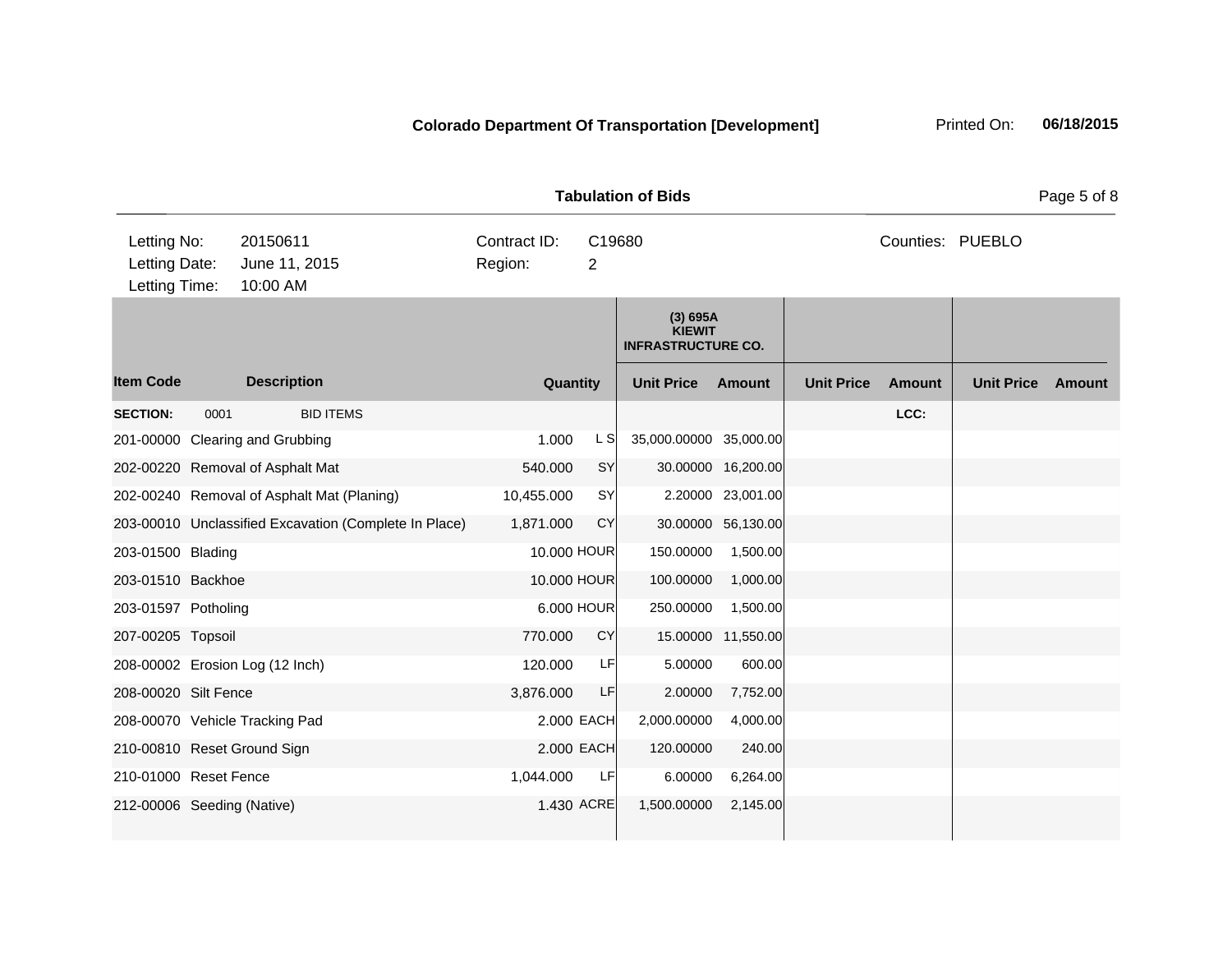| <b>Tabulation of Bids</b>                     |         |                                                  |                         |                |                                                        |                      |                   |                  |                   | Page 6 of 8   |
|-----------------------------------------------|---------|--------------------------------------------------|-------------------------|----------------|--------------------------------------------------------|----------------------|-------------------|------------------|-------------------|---------------|
| Letting No:<br>Letting Date:<br>Letting Time: |         | 20150611<br>June 11, 2015<br>10:00 AM            | Contract ID:<br>Region: | $\overline{2}$ | C19680                                                 |                      |                   | Counties: PUEBLO |                   |               |
|                                               |         |                                                  |                         |                | (3) 695A<br><b>KIEWIT</b><br><b>INFRASTRUCTURE CO.</b> |                      |                   |                  |                   |               |
| <b>Item Code</b>                              |         | <b>Description</b>                               |                         | Quantity       | <b>Unit Price</b>                                      | <b>Amount</b>        | <b>Unit Price</b> | <b>Amount</b>    | <b>Unit Price</b> | <b>Amount</b> |
| <b>SECTION:</b>                               | 0001    | <b>BID ITEMS</b>                                 |                         |                |                                                        |                      |                   | LCC:             |                   |               |
|                                               |         | 216-00041 Soil Retention Blanket (Straw/Coconut) | 6,916.000               | <b>SY</b>      |                                                        | 2.20000 15,215.20    |                   |                  |                   |               |
| 240-00010 Removal of Nests                    |         |                                                  |                         | 20.000 HOUR    | 50.00000                                               | 1,000.00             |                   |                  |                   |               |
|                                               |         | 304-06000 Aggregate Base Course (Class 6)        | 965.000                 | <b>TON</b>     |                                                        | 70.00000 67,550.00   |                   |                  |                   |               |
|                                               | $58-28$ | 403-34721 Hot Mix Asphalt (Grading SX) (75) (PG  | 2,333.000               | <b>TON</b>     |                                                        | 155.00000 361,615.00 |                   |                  |                   |               |
|                                               |         | 603-10420 42 Inch Corrugated Steel Pipe          | 15.000                  | LF             | 200.00000                                              | 3,000.00             |                   |                  |                   |               |
|                                               |         | 603-30042 42 Inch Steel End Section              |                         | 1.000 EACH     | 1,500.00000                                            | 1,500.00             |                   |                  |                   |               |
|                                               |         | 612-00001 Delineator (Type I)                    |                         | 18.000 EACH    | 32.00000                                               | 576.00               |                   |                  |                   |               |
|                                               |         | 612-00003 Delineator (Type III)                  |                         | 1.000 EACH     | 34.00000                                               | 34.00                |                   |                  |                   |               |
|                                               |         | 614-00011 Sign Panel (Class I)                   | 12.500                  | <b>SF</b>      | 22.00000                                               | 275.00               |                   |                  |                   |               |
| 614-80385 Rumble Strip                        |         |                                                  | 41,820.000              | LF             | 0.12000                                                | 5,018.40             |                   |                  |                   |               |
|                                               |         | 620-00002 Field Office (Class 2)                 |                         | 1.000 EACH     | 12,000.00000 12,000.00                                 |                      |                   |                  |                   |               |
|                                               |         | 620-00012 Field Laboratory (Class 2)             |                         | 1.000 EACH     | 12,000.00000 12,000.00                                 |                      |                   |                  |                   |               |
| 620-00020 Sanitary Facility                   |         |                                                  |                         | 1.000 EACH     | 500.00000                                              | 500.00               |                   |                  |                   |               |
|                                               |         | 625-00000 Construction Surveying                 | 1.000                   | L S            | 25,000.00000 25,000.00                                 |                      |                   |                  |                   |               |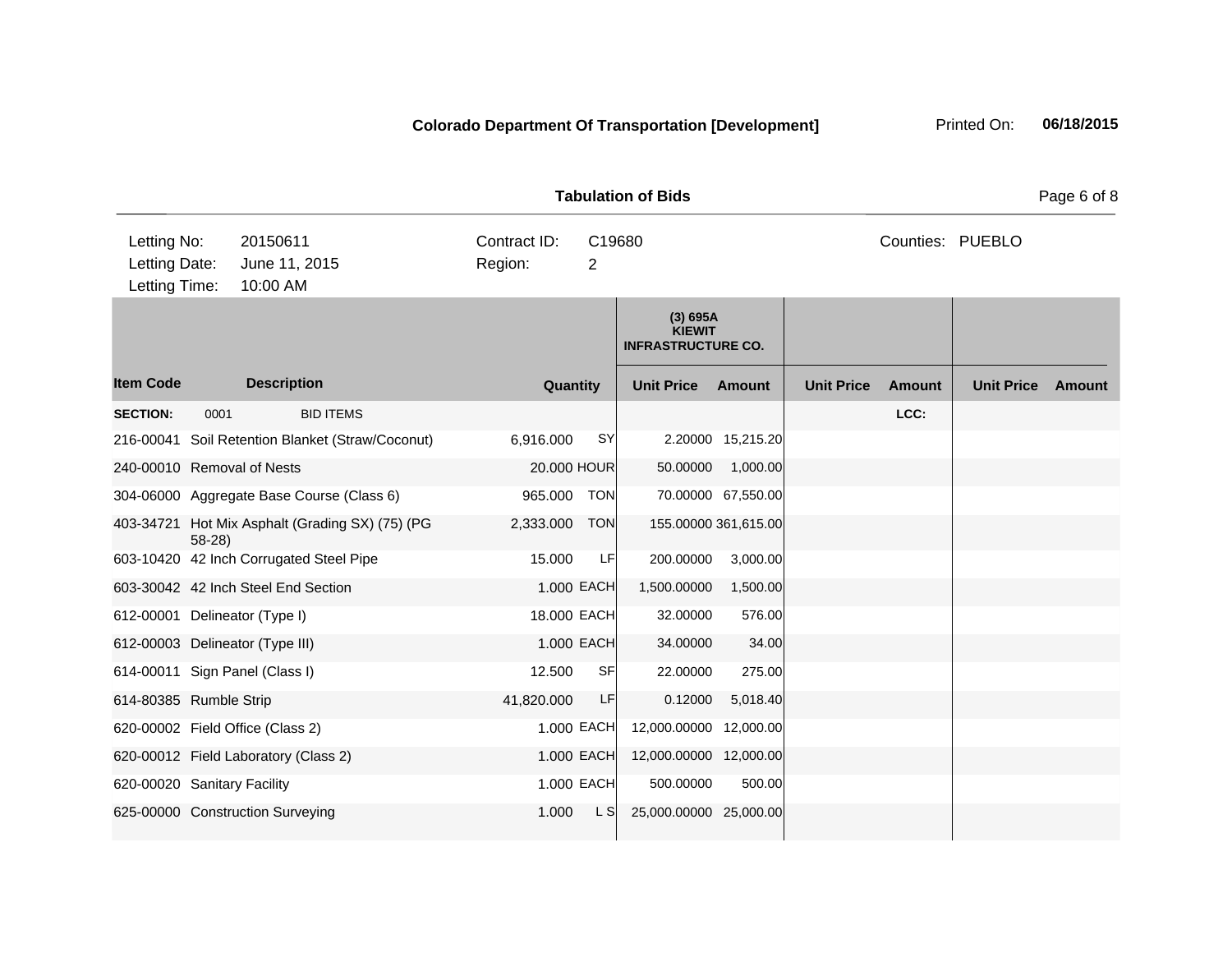| <b>Tabulation of Bids</b>                     |               |                                                                     |                                                    |                         |                          |                                                        |                     |                   |        |                   | Page 7 of 8   |
|-----------------------------------------------|---------------|---------------------------------------------------------------------|----------------------------------------------------|-------------------------|--------------------------|--------------------------------------------------------|---------------------|-------------------|--------|-------------------|---------------|
| Letting No:<br>Letting Date:<br>Letting Time: |               | 20150611<br>June 11, 2015<br>10:00 AM                               |                                                    | Contract ID:<br>Region: | C19680<br>$\overline{2}$ |                                                        |                     |                   |        | Counties: PUEBLO  |               |
|                                               |               |                                                                     |                                                    |                         |                          | (3) 695A<br><b>KIEWIT</b><br><b>INFRASTRUCTURE CO.</b> |                     |                   |        |                   |               |
| <b>Item Code</b>                              |               | <b>Description</b>                                                  |                                                    | Quantity                |                          | <b>Unit Price</b>                                      | <b>Amount</b>       | <b>Unit Price</b> | Amount | <b>Unit Price</b> | <b>Amount</b> |
| <b>SECTION:</b>                               | 0001          | <b>BID ITEMS</b>                                                    |                                                    |                         |                          |                                                        |                     |                   | LCC:   |                   |               |
| 626-00000 Mobilization                        |               |                                                                     |                                                    | 1.000                   | L S                      | 82,000.00000 82,000.00                                 |                     |                   |        |                   |               |
|                                               |               | 627-00005 Epoxy Pavement Marking                                    |                                                    | 618.000                 | GAL                      |                                                        | 70.00000 43,260.00  |                   |        |                   |               |
|                                               |               | 627-00011 Pavement Marking Paint (Waterborne)                       |                                                    | 96.000                  | GAL                      | 40.00000                                               | 3,840.00            |                   |        |                   |               |
|                                               |               | 627-30405 Preformed Thermoplastic Pavement<br>Marking (Word-Symbol) |                                                    | 62.000                  | <b>SF</b>                | 20.00000                                               | 1,240.00            |                   |        |                   |               |
| 630-00000 Flagging                            |               |                                                                     |                                                    | 500.000 HOUR            |                          |                                                        | 25.00000 12,500.00  |                   |        |                   |               |
|                                               |               | 630-00007 Traffic Control Inspection                                |                                                    | 20.000                  | DAY                      | 130.00000                                              | 2,600.00            |                   |        |                   |               |
|                                               |               | 630-00012 Traffic Control Management                                |                                                    | 50.000                  | <b>DAY</b>               |                                                        | 550.00000 27,500.00 |                   |        |                   |               |
|                                               |               |                                                                     | 630-80341 Construction Traffic Sign (Panel Size A) | 22.000 EACH             |                          | 22.00000                                               | 484.00              |                   |        |                   |               |
|                                               |               |                                                                     | 630-80342 Construction Traffic Sign (Panel Size B) | 11.000 EACH             |                          | 32.00000                                               | 352.00              |                   |        |                   |               |
|                                               |               | 630-80359 Portable Message Sign Panel                               |                                                    | 30.000                  | DAY                      | 120.00000                                              | 3,600.00            |                   |        |                   |               |
|                                               |               | 630-80360 Drum Channelizing Device                                  |                                                    | 55.000 EACH             |                          | 12.00000                                               | 660.00              |                   |        |                   |               |
|                                               | (Flashing)    | 630-80363 Drum Channelizing Device (With Light)                     |                                                    |                         | 5.000 EACH               | 32.00000                                               | 160.00              |                   |        |                   |               |
| 630-80364                                     | (Steady Burn) | Drum Channelizing Device (With Light)                               |                                                    |                         | 5.000 EACH               | 32.00000                                               | 160.00              |                   |        |                   |               |
|                                               |               |                                                                     |                                                    |                         |                          |                                                        |                     |                   |        |                   |               |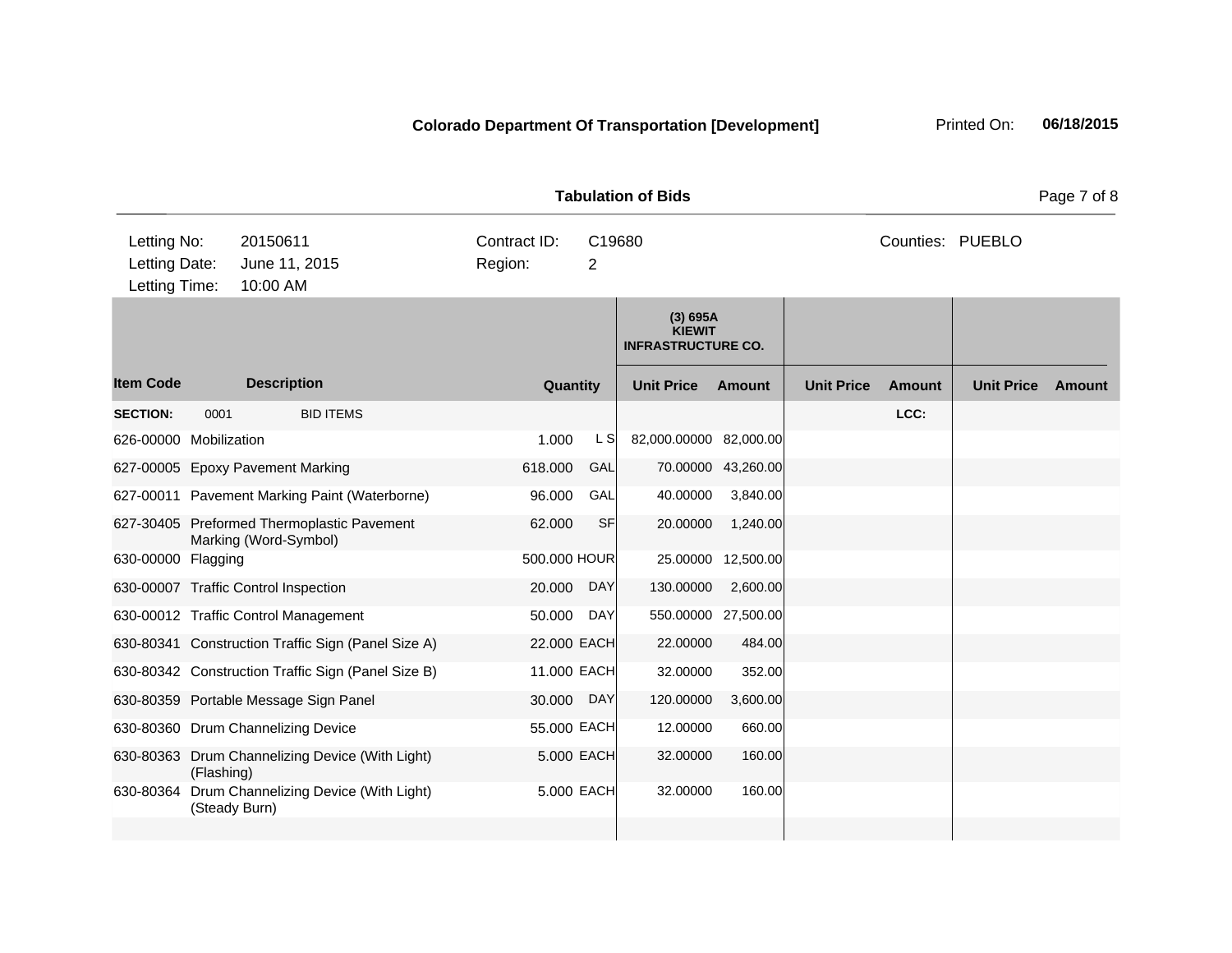|                                               |                                        |                         | <b>Tabulation of Bids</b> |                                                        |               |                   |               |                   |        |
|-----------------------------------------------|----------------------------------------|-------------------------|---------------------------|--------------------------------------------------------|---------------|-------------------|---------------|-------------------|--------|
| Letting No:<br>Letting Date:<br>Letting Time: | 20150611<br>June 11, 2015<br>10:00 AM  | Contract ID:<br>Region: | C19680<br>$\overline{2}$  |                                                        |               |                   |               | Counties: PUEBLO  |        |
|                                               |                                        |                         |                           | (3) 695A<br><b>KIEWIT</b><br><b>INFRASTRUCTURE CO.</b> |               |                   |               |                   |        |
| <b>Item Code</b>                              | <b>Description</b>                     | Quantity                |                           | <b>Unit Price</b>                                      | <b>Amount</b> | <b>Unit Price</b> | <b>Amount</b> | <b>Unit Price</b> | Amount |
| <b>SECTION:</b><br>0001                       | <b>BID ITEMS</b>                       |                         |                           |                                                        |               |                   | LCC:          |                   |        |
| 630-80380 Traffic Cone                        |                                        | 200.000 EACH            |                           | 1.50000                                                | 300.00        |                   |               |                   |        |
|                                               | 630-80510 Mobile Pavement Marking Zone | 1.000                   | L SI                      | 3,000.00000                                            | 3,000.00      |                   |               |                   |        |
| <b>Section Totals:</b>                        |                                        |                         |                           |                                                        | \$853,821.60  |                   |               |                   |        |
| <b>Contract Grand Totals</b>                  |                                        |                         |                           |                                                        | \$853,821.60  |                   |               |                   |        |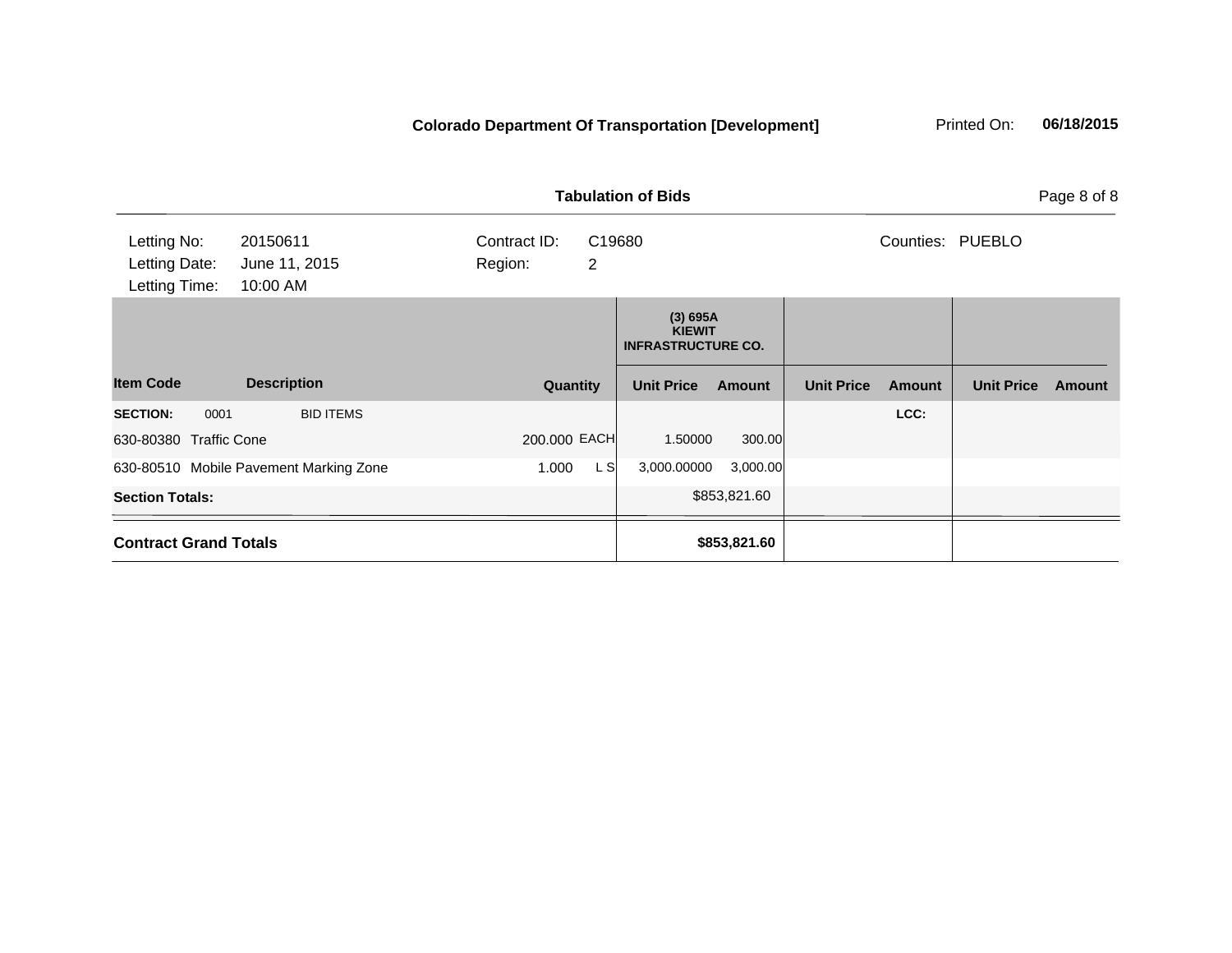|                        |               |              | <b>Colorado Department Of Transportation [Development]</b> | Printed On:             | 06/18/2015  |
|------------------------|---------------|--------------|------------------------------------------------------------|-------------------------|-------------|
|                        |               |              | <b>Low Bid Item Analysis</b>                               |                         | Page 1 of 6 |
| Letting No:            | 20150611      | Contract ID: | C19680                                                     | Counties: PUEBLO        |             |
| Letting Date:          | June 11, 2015 | Region:      |                                                            |                         |             |
| Letting Time: 10:00 AM |               |              | Contract Time: 50 WORKING DAYS                             | Project(s): SHE165A-012 |             |

| Line            | Item/<br>Description                | Quantity                                                 | Estimated<br>Price | <b>Bid Price/</b><br><b>Units</b> | Estimated<br>Amount | <b>Bid Amount</b> | <b>Bid Est</b><br>% | Overrun $(+)$<br>Underrun (-) |
|-----------------|-------------------------------------|----------------------------------------------------------|--------------------|-----------------------------------|---------------------|-------------------|---------------------|-------------------------------|
| <b>SECTION:</b> | 0001                                | <b>BID ITEMS</b>                                         |                    |                                   |                     |                   |                     |                               |
| 0005            | 201-00000<br>Clearing and Grubbing  | 1.000                                                    | 7,200.00000        | 11,800.00000<br>L S               | 7,200.00            | 11,800.00         | 163.89%             | 4,600.00                      |
| 0010            | 202-00220<br>Removal of Asphalt Mat | 540.000                                                  | 13.00000           | 10.00000<br><b>SY</b>             | 7,020.00            | 5,400.00          | 76.92%              | $-1,620.00$                   |
| 0015            | 202-00240                           | 10,455.000<br>Removal of Asphalt Mat (Planing)           | 2.80000            | 4.20000<br><b>SY</b>              | 29,274.00           | 43,911.00         | 150.00%             | 14,637.00                     |
| 0020            | 203-00010                           | 1,871.000<br>Unclassified Excavation (Complete In Place) | 20.00000           | 28.35000<br>CY                    | 37,420.00           | 53,042.85         | 141.75%             | 15,622.85                     |
| 0025            | 203-01500<br><b>Blading</b>         | 10.000                                                   | 125.00000          | 45.00000<br><b>HOUR</b>           | 1,250.00            | 450.00            | 36.00%              | $-800.00$                     |
| 0030            | 203-01510<br><b>Backhoe</b>         | 10.000                                                   | 130.00000          | 45.00000<br><b>HOUR</b>           | 1,300.00            | 450.00            | 34.62%              | $-850.00$                     |
| 0035            | 203-01597<br>Potholing              | 6.000                                                    | 200.00000          | 150.00000<br><b>HOUR</b>          | 1,200.00            | 900.00            | 75.00%              | $-300.00$                     |
| 0040            | 207-00205<br>Topsoil                | 770.000                                                  | 20.00000           | 11.00000<br>CY                    | 15,400.00           | 8,470.00          | 55.00%              | $-6,930.00$                   |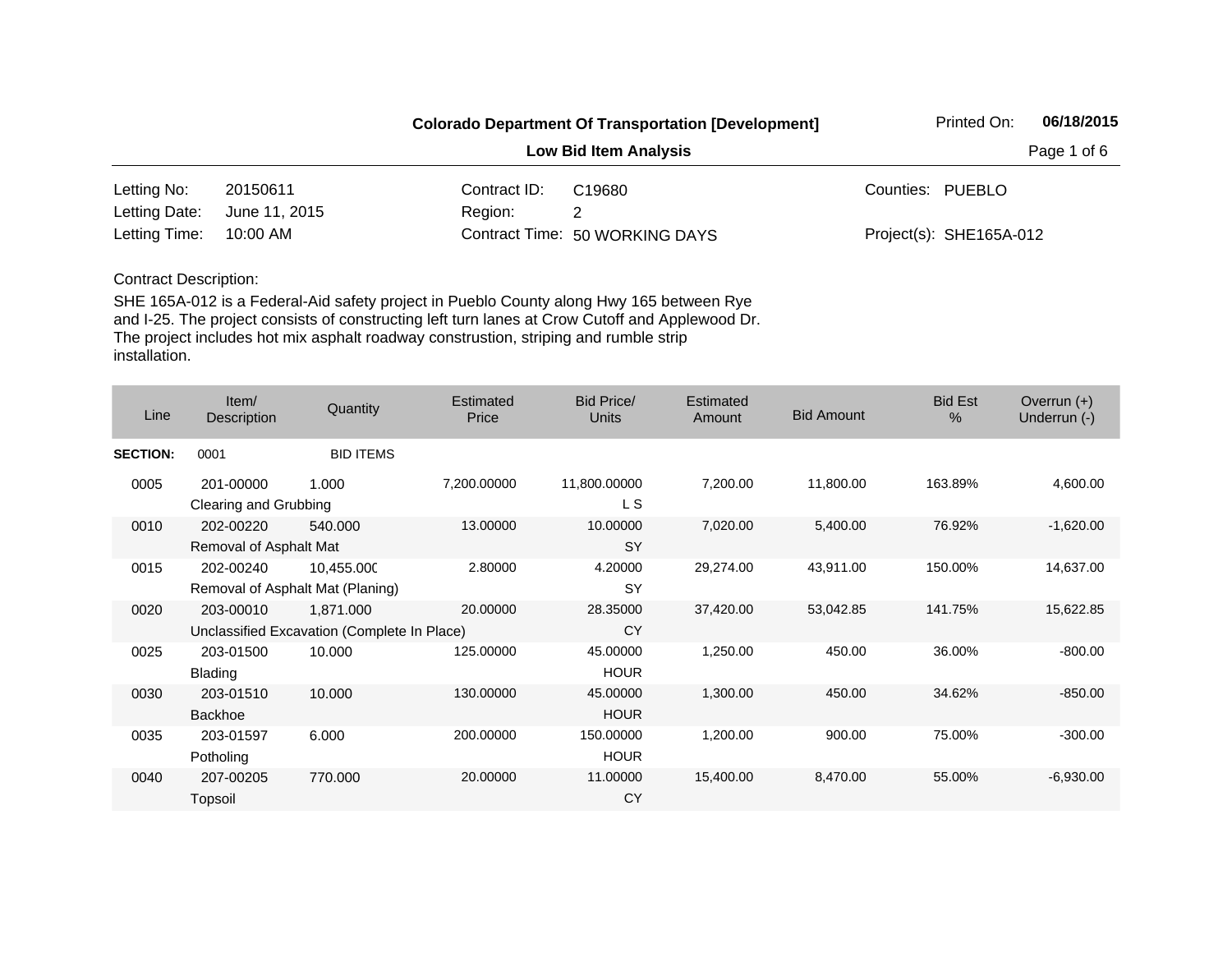|                        |               |              | <b>Colorado Department Of Transportation [Development]</b> | Printed On:             | 06/18/2015 |
|------------------------|---------------|--------------|------------------------------------------------------------|-------------------------|------------|
|                        |               |              | Page 2 of 6                                                |                         |            |
| Letting No:            | 20150611      | Contract ID: | C <sub>19680</sub>                                         | Counties: PUEBLO        |            |
| Letting Date:          | June 11, 2015 | Region:      |                                                            |                         |            |
| Letting Time: 10:00 AM |               |              | Contract Time: 50 WORKING DAYS                             | Project(s): SHE165A-012 |            |

| Line            | Item/<br>Description                                | Quantity         | Estimated<br>Price | <b>Bid Price/</b><br><b>Units</b> | Estimated<br>Amount | <b>Bid Amount</b> | <b>Bid Est</b><br>% | Overrun $(+)$<br>Underrun (-) |
|-----------------|-----------------------------------------------------|------------------|--------------------|-----------------------------------|---------------------|-------------------|---------------------|-------------------------------|
| <b>SECTION:</b> | 0001                                                | <b>BID ITEMS</b> |                    |                                   |                     |                   |                     |                               |
| 0045            | 208-00002<br>Erosion Log (12 Inch)                  | 120.000          | 7.00000            | 5.00000<br>LF                     | 840.00              | 600.00            | 71.43%              | $-240.00$                     |
| 0050            | 208-00020<br>Silt Fence                             | 3,876.000        | 2.00000            | 2.00000<br>LF                     | 7,752.00            | 7,752.00          | 100.00%             | 0.00                          |
| 0055            | 208-00070<br>Vehicle Tracking Pad                   | 2.000            | 1,530.00000        | 1,500.00000<br><b>EACH</b>        | 3,060.00            | 3,000.00          | 98.04%              | $-60.00$                      |
| 0060            | 210-00810<br>Reset Ground Sign                      | 2.000            | 400.00000          | 450.00000<br><b>EACH</b>          | 800.00              | 900.00            | 112.50%             | 100.00                        |
| 0065            | 210-01000<br><b>Reset Fence</b>                     | 1,044.000        | 2.50000            | 2.00000<br>LF                     | 2,610.00            | 2,088.00          | 80.00%              | $-522.00$                     |
| 0070            | 212-00006<br>Seeding (Native)                       | 1.430            | 1,200.00000        | 3,000.00000<br>ACRE               | 1,716.00            | 4,290.00          | 250.00%             | 2,574.00                      |
| 0075            | 216-00041<br>Soil Retention Blanket (Straw/Coconut) | 6,916.000        | 3.00000            | 2.50000<br><b>SY</b>              | 20,748.00           | 17,290.00         | 83.33%              | $-3,458.00$                   |
| 0080            | 240-00010<br><b>Removal of Nests</b>                | 20.000           | 62.00000           | 50.00000<br><b>HOUR</b>           | 1,240.00            | 1,000.00          | 80.65%              | $-240.00$                     |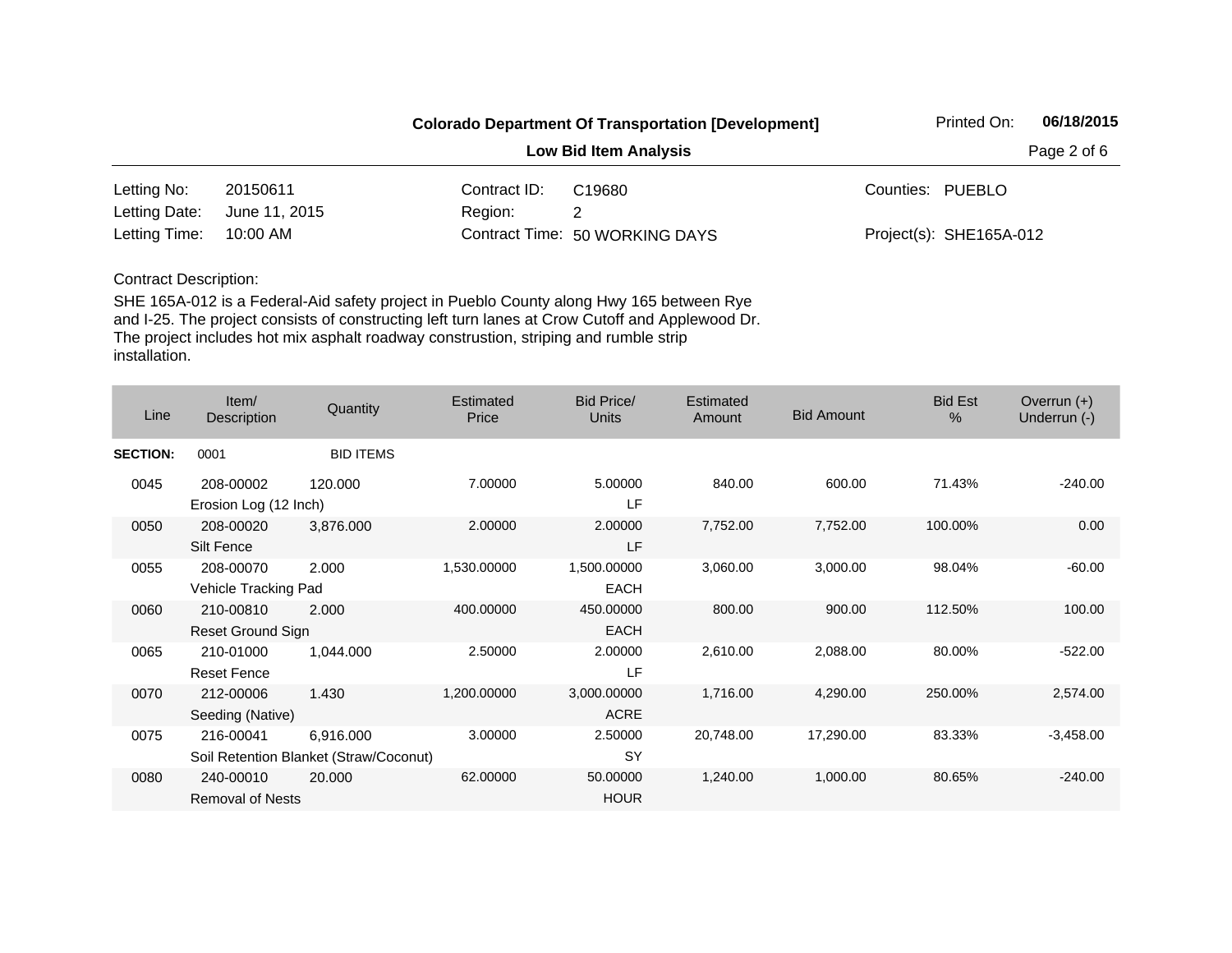|                        |               |                              | <b>Colorado Department Of Transportation [Development]</b> |  |                         | 06/18/2015 |
|------------------------|---------------|------------------------------|------------------------------------------------------------|--|-------------------------|------------|
|                        |               | <b>Low Bid Item Analysis</b> |                                                            |  |                         |            |
| Letting No:            | 20150611      | Contract ID:                 | C19680                                                     |  | Counties: PUEBLO        |            |
| Letting Date:          | June 11, 2015 | Region:                      |                                                            |  |                         |            |
| Letting Time: 10:00 AM |               |                              | Contract Time: 50 WORKING DAYS                             |  | Project(s): SHE165A-012 |            |

| Line            | Item/<br>Description                       | Quantity                                                  | Estimated<br>Price | <b>Bid Price/</b><br><b>Units</b> | Estimated<br>Amount | <b>Bid Amount</b> | <b>Bid Est</b><br>% | Overrun $(+)$<br>Underrun (-) |
|-----------------|--------------------------------------------|-----------------------------------------------------------|--------------------|-----------------------------------|---------------------|-------------------|---------------------|-------------------------------|
| <b>SECTION:</b> | 0001                                       | <b>BID ITEMS</b>                                          |                    |                                   |                     |                   |                     |                               |
| 0085            | 304-06000                                  | 965.000<br>Aggregate Base Course (Class 6)                | 27.00000           | 35.00000<br><b>TON</b>            | 26,055.00           | 33,775.00         | 129.63%             | 7,720.00                      |
| 0090            | 403-34721                                  | 2,333.000<br>Hot Mix Asphalt (Grading SX) (75) (PG 58-28) | 100.00000          | 122.00000<br><b>TON</b>           | 233,300.00          | 284,626.00        | 122.00%             | 51,326.00                     |
| 0095            | 603-10420<br>42 Inch Corrugated Steel Pipe | 15.000                                                    | 150.00000          | 205.00000<br>LF                   | 2,250.00            | 3,075.00          | 136.67%             | 825.00                        |
| 0100            | 603-30042<br>42 Inch Steel End Section     | 1.000                                                     | 1,200.00000        | 1,700.00000<br>EACH               | 1,200.00            | 1,700.00          | 141.67%             | 500.00                        |
| 0105            | 612-00001<br>Delineator (Type I)           | 18.000                                                    | 22.50000           | 25.00000<br><b>EACH</b>           | 405.00              | 450.00            | 111.11%             | 45.00                         |
| 0110            | 612-00003<br>Delineator (Type III)         | 1.000                                                     | 25.00000           | 25.00000<br><b>EACH</b>           | 25.00               | 25.00             | 100.00%             | 0.00                          |
| 0115            | 614-00011<br>Sign Panel (Class I)          | 12.500                                                    | 40.00000           | 40.00000<br><b>SF</b>             | 500.00              | 500.00            | 100.00%             | 0.00                          |
| 0120            | 614-80385<br><b>Rumble Strip</b>           | 41,820.000                                                | 0.40000            | 0.35000<br>LF                     | 16,728.00           | 14,637.00         | 87.50%              | $-2,091.00$                   |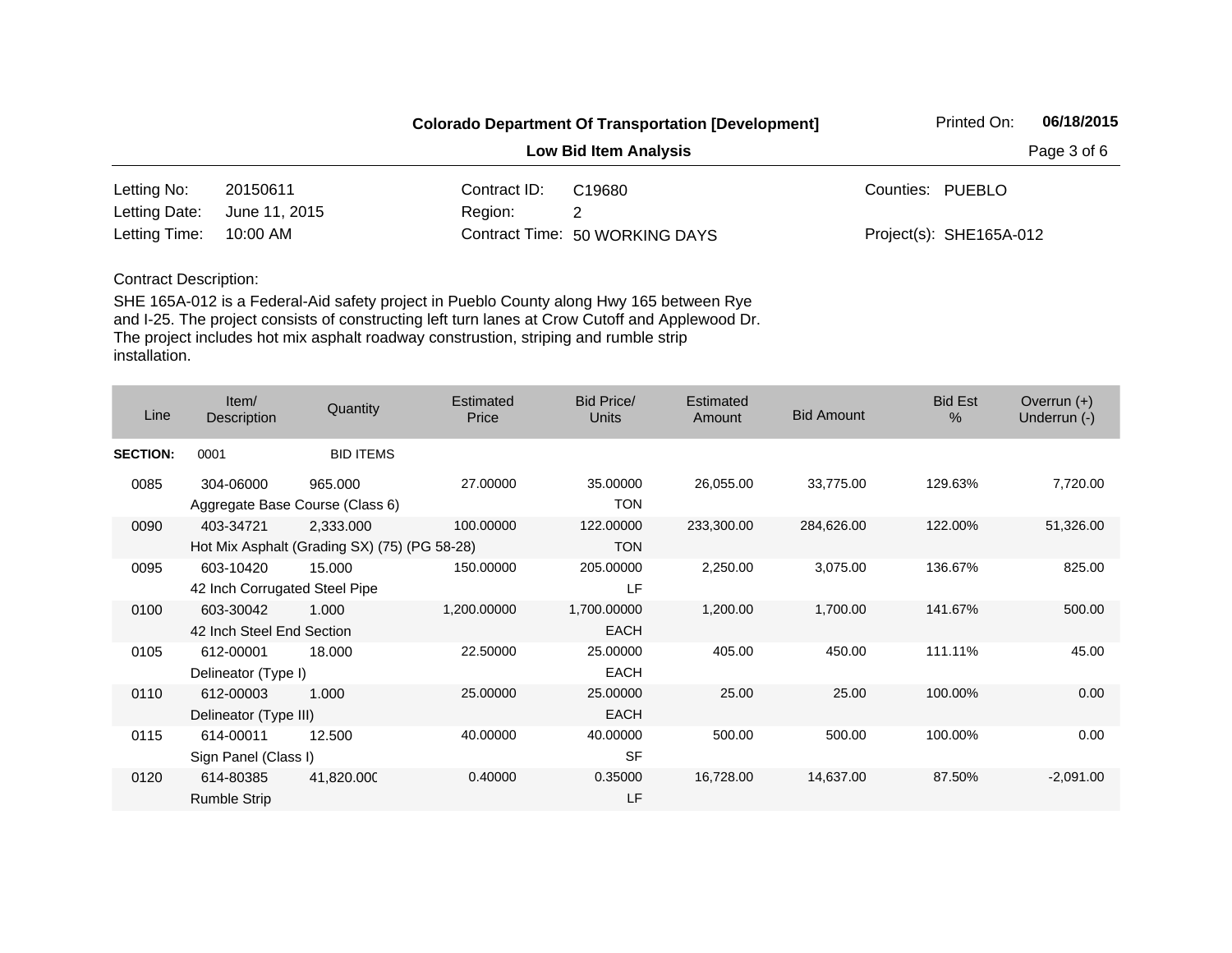|               |               |              | <b>Colorado Department Of Transportation [Development]</b> | Printed On:             | 06/18/2015 |
|---------------|---------------|--------------|------------------------------------------------------------|-------------------------|------------|
|               |               |              | Page 4 of 6                                                |                         |            |
| Letting No:   | 20150611      | Contract ID: | C <sub>19680</sub>                                         | Counties: PUEBLO        |            |
| Letting Date: | June 11, 2015 | Region:      |                                                            |                         |            |
| Letting Time: | 10:00 AM      |              | Contract Time: 50 WORKING DAYS                             | Project(s): SHE165A-012 |            |

| Line            | Item/<br>Description                       | Quantity                                           | Estimated<br>Price | Bid Price/<br>Units         | Estimated<br><b>Amount</b> | <b>Bid Amount</b> | <b>Bid Est</b><br>$\%$ | Overrun $(+)$<br>Underrun (-) |
|-----------------|--------------------------------------------|----------------------------------------------------|--------------------|-----------------------------|----------------------------|-------------------|------------------------|-------------------------------|
| <b>SECTION:</b> | 0001                                       | <b>BID ITEMS</b>                                   |                    |                             |                            |                   |                        |                               |
| 0125            | 620-00002<br>Field Office (Class 2)        | 1.000                                              | 12,000.00000       | 7,000.00000<br><b>EACH</b>  | 12,000.00                  | 7,000.00          | 58.33%                 | $-5,000.00$                   |
| 0130            | 620-00012<br>Field Laboratory (Class 2)    | 1.000                                              | 12,500.00000       | 10,000.00000<br><b>EACH</b> | 12,500.00                  | 10,000.00         | 80.00%                 | $-2,500.00$                   |
| 0135            | 620-00020<br><b>Sanitary Facility</b>      | 1.000                                              | 1,500.00000        | 2,500.00000<br><b>EACH</b>  | 1,500.00                   | 2,500.00          | 166.67%                | 1,000.00                      |
| 0140            | 625-00000<br><b>Construction Surveying</b> | 1.000                                              | 35,000.00000       | 21,400.00000<br>L S         | 35,000.00                  | 21,400.00         | 61.14%                 | $-13,600.00$                  |
| 0145            | 626-00000<br>Mobilization                  | 1.000                                              | 152,244.00000      | 77,030.00000<br>L S         | 152,244.00                 | 77,030.00         | 50.60%                 | $-75,214.00$                  |
| 0150            | 627-00005<br><b>Epoxy Pavement Marking</b> | 618,000                                            | 87.00000           | 66.00000<br>GAL             | 53,766.00                  | 40,788.00         | 75.86%                 | $-12,978.00$                  |
| 0155            | 627-00011                                  | 96.000<br>Pavement Marking Paint (Waterborne)      | 51.00000           | 36.00000<br>GAL             | 4,896.00                   | 3,456.00          | 70.59%                 | $-1,440.00$                   |
| 0160            | 627-30405<br>(Word-Symbol)                 | 62.000<br>Preformed Thermoplastic Pavement Marking | 22.00000           | 18.00000<br><b>SF</b>       | 1,364.00                   | 1,116.00          | 81.82%                 | $-248.00$                     |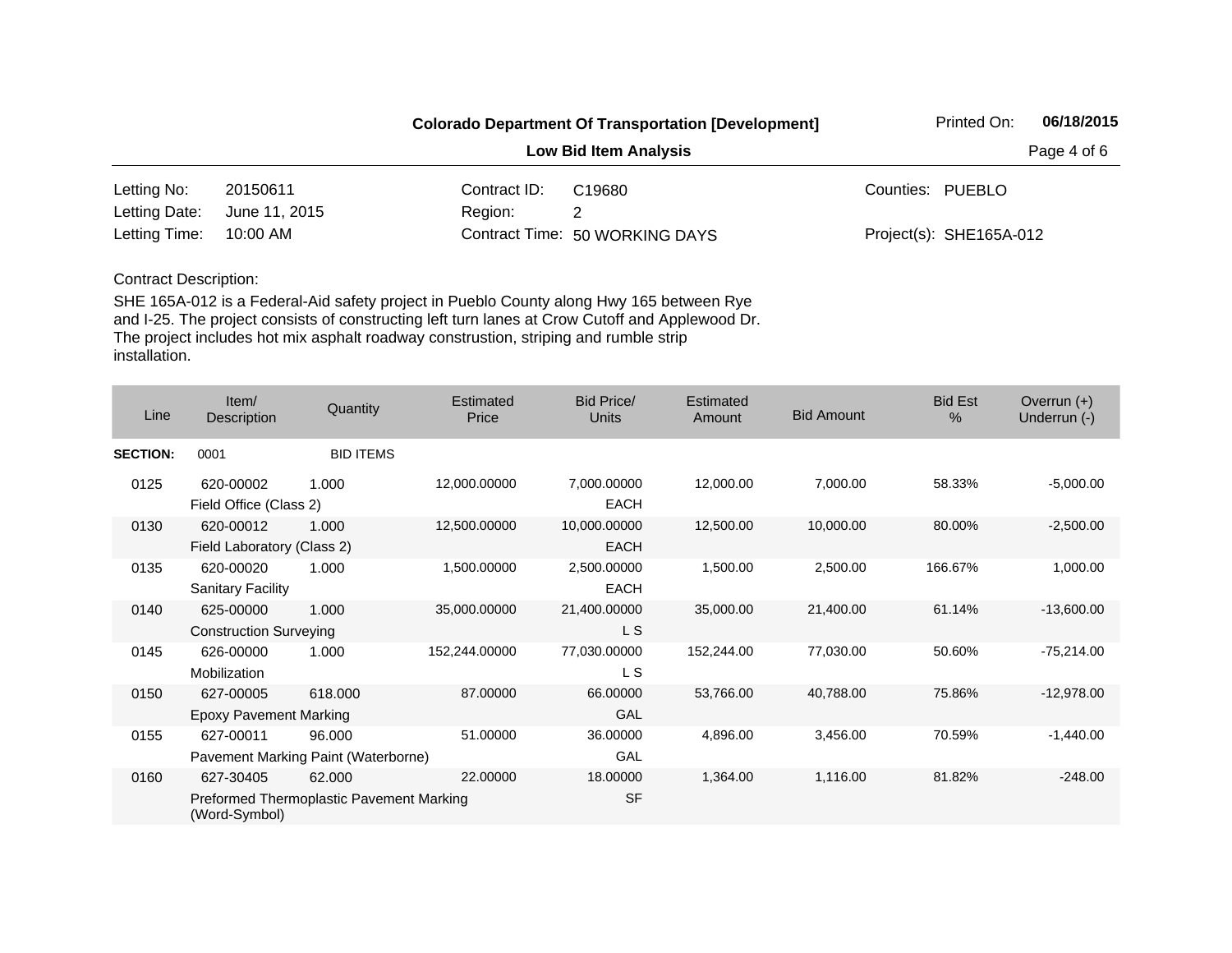|                        |               |              | <b>Colorado Department Of Transportation [Development]</b> | Printed On:             | 06/18/2015 |
|------------------------|---------------|--------------|------------------------------------------------------------|-------------------------|------------|
|                        |               |              | Page 5 of 6                                                |                         |            |
| Letting No:            | 20150611      | Contract ID: | C <sub>19680</sub>                                         | Counties: PUEBLO        |            |
| Letting Date:          | June 11, 2015 | Region:      |                                                            |                         |            |
| Letting Time: 10:00 AM |               |              | Contract Time: 50 WORKING DAYS                             | Project(s): SHE165A-012 |            |

| Line            | Item/<br>Description                           | Quantity                                           | Estimated<br>Price | <b>Bid Price/</b><br><b>Units</b> | Estimated<br>Amount | <b>Bid Amount</b> | <b>Bid Est</b><br>% | Overrun $(+)$<br>Underrun (-) |
|-----------------|------------------------------------------------|----------------------------------------------------|--------------------|-----------------------------------|---------------------|-------------------|---------------------|-------------------------------|
| <b>SECTION:</b> | 0001                                           | <b>BID ITEMS</b>                                   |                    |                                   |                     |                   |                     |                               |
| 0165            | 630-00000<br>Flagging                          | 500.000                                            | 23.90000           | 21.00000<br><b>HOUR</b>           | 11,950.00           | 10,500.00         | 87.87%              | $-1,450.00$                   |
| 0170            | 630-00007<br><b>Traffic Control Inspection</b> | 20.000                                             | 180.00000          | 200.00000<br>DAY                  | 3,600.00            | 4,000.00          | 111.11%             | 400.00                        |
| 0175            | 630-00012<br><b>Traffic Control Management</b> | 50.000                                             | 600.00000          | 515.00000<br>DAY                  | 30,000.00           | 25,750.00         | 85.83%              | $-4,250.00$                   |
| 0180            | 630-80341                                      | 22.000<br>Construction Traffic Sign (Panel Size A) | 62.00000           | 30.00000<br><b>EACH</b>           | 1,364.00            | 660.00            | 48.39%              | $-704.00$                     |
| 0185            | 630-80342                                      | 11.000<br>Construction Traffic Sign (Panel Size B) | 73.00000           | 40.00000<br><b>EACH</b>           | 803.00              | 440.00            | 54.79%              | $-363.00$                     |
| 0190            | 630-80359<br>Portable Message Sign Panel       | 30.000                                             | 80.00000           | 100.00000<br>DAY                  | 2,400.00            | 3,000.00          | 125.00%             | 600.00                        |
| 0195            | 630-80360<br>Drum Channelizing Device          | 55.000                                             | 60.00000           | 10.00000<br><b>EACH</b>           | 3,300.00            | 550.00            | 16.67%              | $-2,750.00$                   |
| 0200            | 630-80363<br>(Flashing)                        | 5.000<br>Drum Channelizing Device (With Light)     | 60.00000           | 30.00000<br><b>EACH</b>           | 300.00              | 150.00            | 50.00%              | $-150.00$                     |